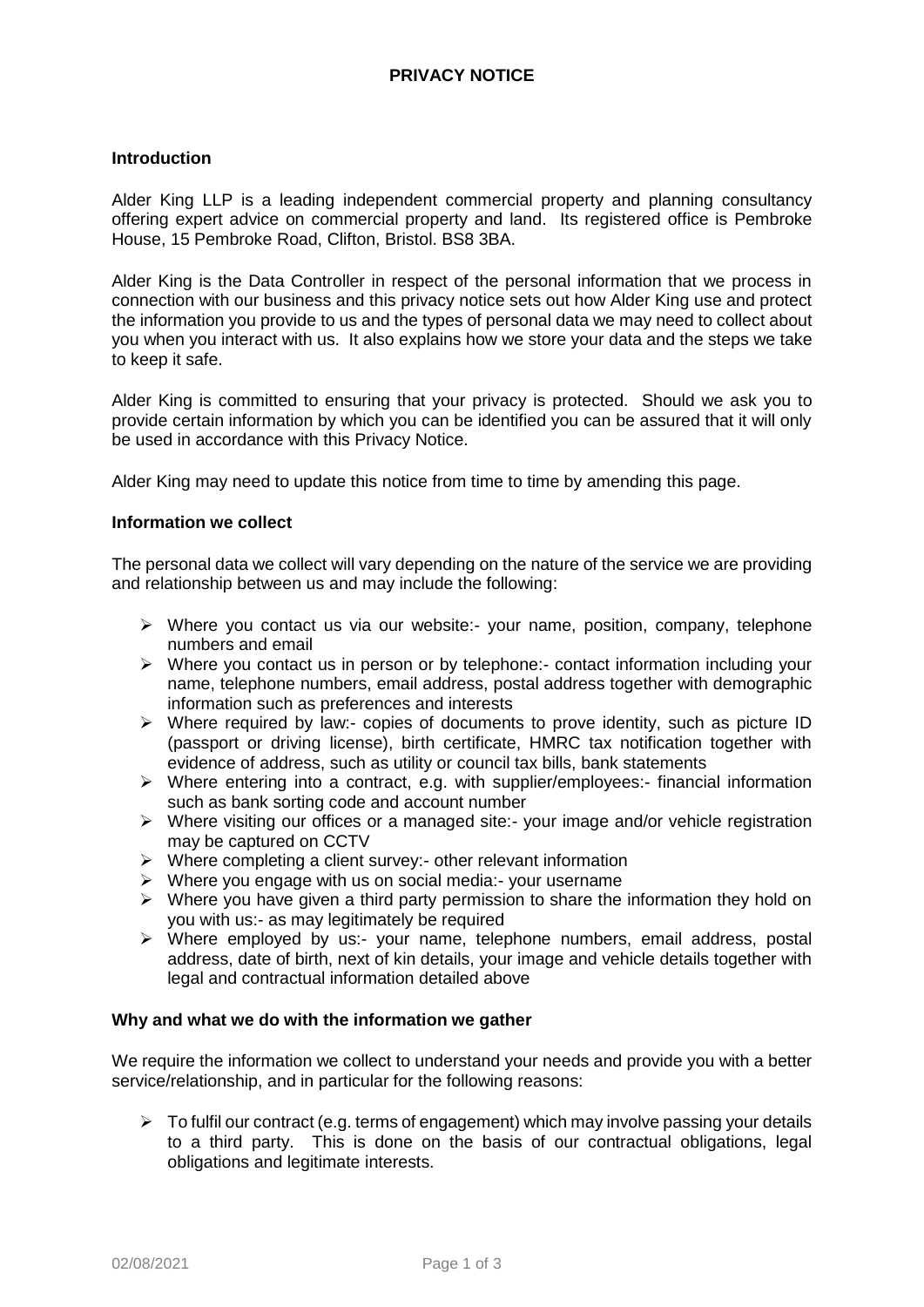- $\triangleright$  To meet the requirements of our business (e.g. employment) which may involve the use of email, telephone number and photo on our website, business cards and marketing publications. This is done on the basis of contractual obligations and legitimate interests.
- $\triangleright$  Internal record keeping, to enable us to respond to queries, complaints and potential future interests. This is done on the basis of our contractual obligations, legal obligations and legitimate interests.
- $\triangleright$  We may periodically send promotional letters and or emails about information which we think you may find interesting. This is done on the basis of legitimate interests.
- $\triangleright$  On occasion we may use your information to contact you regarding business and or social events which we think you may find interesting. This is done on the basis of legitimate interests.
- $\triangleright$  From time to time, we may also use your information to contact you for market research purposes. This is done on the basis of legitimate interests.

Should you wish you can find details of how to change the way we use your data in the **Your Rights** section below.

Please be aware that should you choose not to share certain personal data with us, or refuse certain contact permissions, we may not be able to act on your behalf or provide a relevant service.

## **Legal Basis**

There are six legal reasons by which a company may collect and process personal data: consent, contract, legal obligation, vital interest, public task and legitimate interest.

In the course of our business Alder King may rely on the following:-

- $\triangleright$  Consent we will collect and process your data where you confirm you would like to receive specific marketing material.
- $\triangleright$  Contractual obligation we will collect and process your data when entering into Terms of Engagement. By agreeing to our ToE you also give consent for personal information to be shared with third party contractors and suppliers, as and when required, to meet specific contractual obligations.
- $\triangleright$  Legal obligation we will collect and process your data where it is necessary for us to do so to comply with the law.
- $\triangleright$  Legitimate interest we will collect and process your data where it might be reasonably expected for us to do so as part of the running of our business.

## **Security**

We are committed to ensuring that your information is secure. In order to prevent unauthorised access or disclosure, we have put in place reasonable technological and operational measures, suitable physical, electronic and managerial procedures to safeguard and secure the information we collect and hold. Where possible identifiable information will be encrypted or minimised.

Our systems are regularly monitored and updated.

## **Retention**

Alder King will process personal data for as long as is necessary for the purpose for which it was collected and will store the personal data for a maximum of 12 years, in accordance with the company's Quality Assurance system.